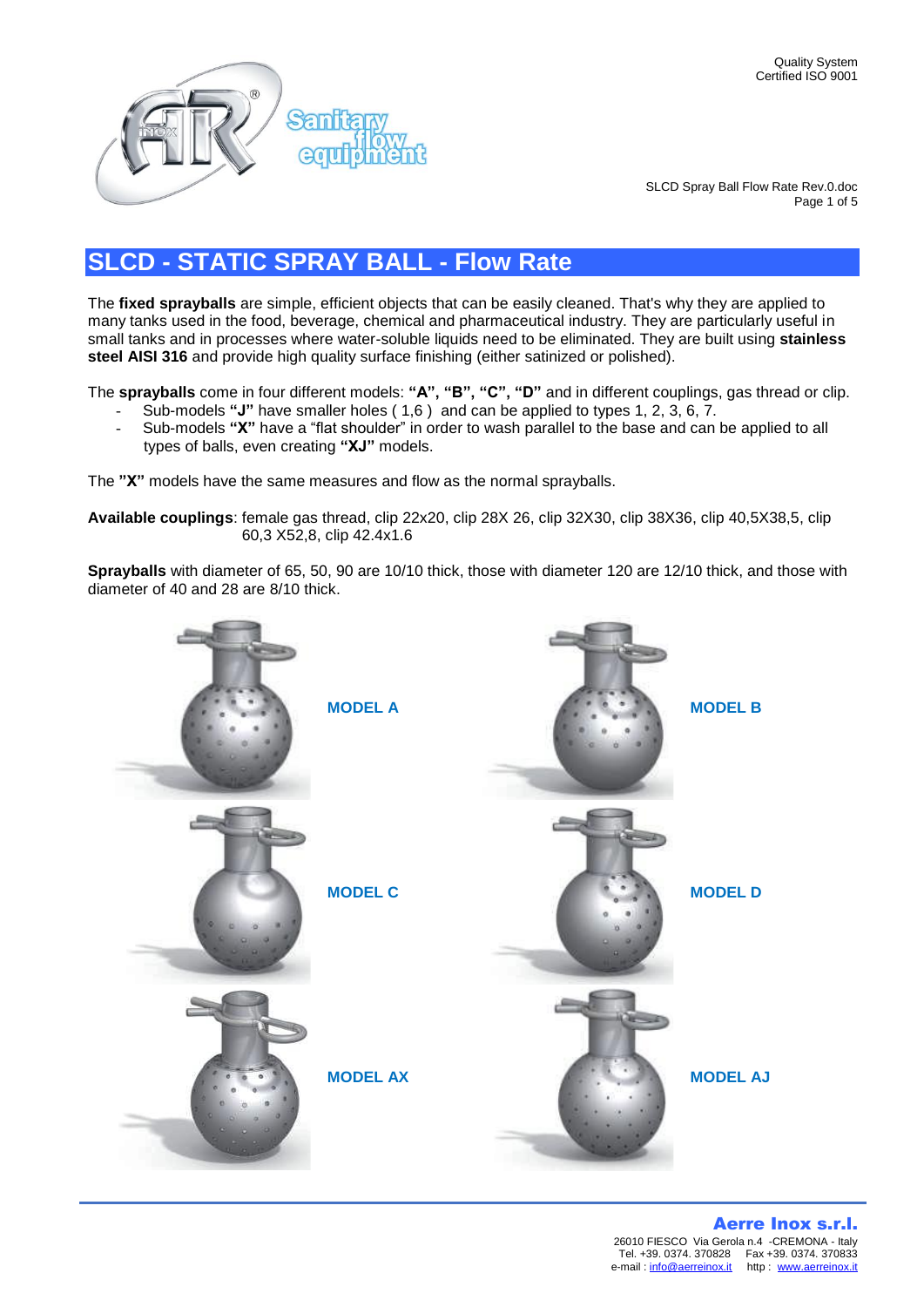

|                 | mano yao umbad      |                  |               |      |                                              |      |      |     |     |           |         |                        |             |
|-----------------|---------------------|------------------|---------------|------|----------------------------------------------|------|------|-----|-----|-----------|---------|------------------------|-------------|
| <b>Type</b>     | <b>Diam</b><br>(mm) | Coupl.<br>inches | Holes<br>diam |      | Capacity with different<br>Pressure m3/h bar |      |      |     |     | Range (m) |         | н<br>(mm)<br>Sprayball | No of holes |
|                 |                     |                  | (mm)          | 1.0  | 1.5                                          | 2.0  | 2.5  | 1.0 | 1.5 | 2.0       | $2.5\,$ | plus coupling          |             |
| 17A             | 28                  | $\frac{1}{4}$    | 1.3           | 1.80 | 2.3                                          | 2.6  | 2.9  | 1,0 | 1,5 | 2,0       | 2,6     | 40                     | 71          |
| 17B             | 28                  | $\frac{1}{4}$    | 1.3           | 1.20 | 1.5                                          | 1.7  | 1.9  | 1,6 | 2,4 | 3,2       | 4,2     | 40                     | 31          |
| 17C             | 28                  | ¼                | 1.3           | 1.40 | 1.8                                          | 2,0  | 2,3  | 2,2 | 3,3 | 4,4       | 5,7     | 40                     | 41          |
| 17 <sub>D</sub> | 28                  | $\frac{1}{4}$    | 1.3           | 1.40 | 1.8                                          | 2,0  | 2,3  | 2,3 | 3,5 | 4,6       | 6.0     | 40                     | 40          |
| <b>9A</b>       | 50                  | $\frac{1}{2}$    | 1.6           | 5.40 | 6,6                                          | 7.7  | 8,6  | 2,4 | 3,6 | 4,8       | 6,0     | 74                     | 81          |
| <b>9B</b>       | 50                  | $\frac{1}{2}$    | 1.6           | 3.00 | 3,7                                          | 4,3  | 4,8  | 3,0 | 4,5 | 6,0       | 7,5     | 74                     | 41          |
| 9C              | 50                  | $\frac{1}{2}$    | 1.6           | 3.10 | 3,8                                          | 4,4  | 4,9  | 3,2 | 4,8 | 6,4       | 8.0     | 74                     | 41          |
| 9 <sub>D</sub>  | 50                  | $\frac{1}{2}$    | 1.6           | 3.30 | 4,0                                          | 4,7  | 5,3  | 3,6 | 5,4 | 7,2       | 9,0     | 74                     | 45          |
| 3A              | 65                  | $\frac{3}{4}$    | 2.5           | 12,9 | 15,8                                         | 18,2 | 20,4 | 1,2 | 1,9 | 2,5       | 3,1     | 94                     | 121         |
| 3B              | 65                  | $\frac{3}{4}$    | 2.5           | 8.70 | 10,4                                         | 12,0 | 13,4 | 2,2 | 3,2 | 4,2       | 5,2     | 94                     | 61          |
| 3C              | 65                  | $\frac{3}{4}$    | 2.5           | 9.20 | 11,0                                         | 12,7 | 14,2 | 2,5 | 3,7 | 4,8       | 6,0     | 94                     | 61          |
| 3D              | 65                  | $\frac{3}{4}$    | 2.5           | 9.2  | 11,0                                         | 12,7 | 14,2 | 2,5 | 3,7 | 4,8       | 6,0     | 94                     | 66          |
| <b>11A</b>      | 90                  | $1\frac{1}{4}$   | 2.5           | 29.8 | 38,7                                         | 44,7 | 50,0 | 3,1 | 5,2 | 6,9       | 8,7     | 128                    | 177         |
| 11B             | 90                  | $1\frac{1}{4}$   | 2.5           | 12.7 | 16,5                                         | 19,1 | 21,3 | 2,2 | 3,7 | 4,9       | 6,2     | 128                    | 81          |
| 11C             | 90                  | $1\frac{1}{4}$   | 2.5           | 15.9 | 20,6                                         | 23,9 | 26,7 | 3,4 | 5,7 | 7,6       | 9,5     | 128                    | 97          |
| 11 <sub>D</sub> | 90                  | $1\frac{1}{4}$   | 2.5           | 15.9 | 20.6                                         | 23.9 | 26.7 | 3.1 | 5.2 | 6.9       | 8.7     | 128                    | 94          |

# **Clip coupling 22.0x20.0**

| <b>Type</b> | Diam | Coupl.  | <b>Holes</b><br>diam |      | Capacity with different<br>Pressure m3/h bar |     |      |     |      | Range (m) |      | н<br>(mm)<br>Sprayball | No of holes |
|-------------|------|---------|----------------------|------|----------------------------------------------|-----|------|-----|------|-----------|------|------------------------|-------------|
|             | (mm) | Ext/Int | (mm)                 | 1.0  | 1.5                                          | 2.0 | 2.5  | 1.0 | 1.5  | 2.0       | 2.5  | plus<br>coupling       |             |
| <b>8A</b>   | 50   | 22X20   | 1.6                  | 5.55 | 6,8                                          | 7,9 | 8,8  | 2,5 | 3,8  | 5,1       | 6,4  | 76                     | 81          |
| <b>8B</b>   | 50   | 22X20   | 1.6                  | 3.40 | 4,2                                          | 4,9 | 5,4  | 3,8 | 5,8  | 7,8       | 9,7  | 76                     | 41          |
| 8C          | 50   | 22X20   | 1.6                  | 3.20 | 4,0                                          | 4,6 | 5,1  | 3,4 | 5,2  | 6,9       | 8,7  | 76                     | 41          |
| 8D          | 50   | 22X20   | 1.6                  | 3.5  | 4,3                                          | 5,0 | 5,6  | 4.1 | 6.2  | 8,4       | 10.5 | 76                     | 45          |
| 15A         | 40   | 22X20   | 1.6                  | 3.7  | 4,6                                          | 5,3 | 6,0  | 3,8 | 5,8  | 7.7       | 9,6  | 65                     | 49          |
| 15B         | 40   | 22X20   | 1.6                  | 2.3  | 2,9                                          | 3,3 | 3,7  | 5,5 | 8,4  | 11,1      | 13,9 | 65                     | 25          |
| 15C         | 40   | 22X20   | 1.6                  | 2.3  | 2,9                                          | 3,3 | 3.7  | 5,9 | 9,0  | 12,0      | 14,9 | 65                     | 25          |
| 15D         | 40   | 22X20   | 1.6                  | 2.4  | 3,0                                          | 3,4 | 3,9  | 6,1 | 9,3  | 12,4      | 15,4 | 65                     | 28          |
| 16A         | 40   | 22X20   | 1.3                  | 5.1  | 6,3                                          | 7,2 | 8,1  | 4,7 | 7,1  | 9,5       | 11,8 | 65                     | 109         |
| 16B         | 40   | 22X20   | 1.3                  | 3.0  | 3,7                                          | 4,2 | 4,8  | 6,4 | 9,7  | 12,9      | 16,1 | 65                     | 64          |
| 16C         | 40   | 22X20   | 1.3                  | 3.10 | 3.80                                         | 4,4 | 4,9  | 7,0 | 10.6 | 14,1      | 17,6 | 65                     | 46          |
| 16D         | 40   | 22X20   | 1.3                  | 3.10 | 3.80                                         | 4,4 | 4.90 | 7,1 | 10,7 | 14,4      | 17,8 | 65                     | 57          |

# **Clip coupling 28.0x26.0**

| <b>Type</b>    | <b>Diam</b> | Coupl.  | <b>Holes</b><br>diam |      | Capacity with different<br>Pressure m3/h bar |      |      |     |      | Range (m) |      | н<br>(mm)<br>Sprayball | No of holes |
|----------------|-------------|---------|----------------------|------|----------------------------------------------|------|------|-----|------|-----------|------|------------------------|-------------|
|                | (mm)        | Ext/Int | (mm)                 | 1.0  | 5،                                           | 2.0  | 2.5  | 0.1 | 1.5  | 2.0       | 2.5  | plus coupling          |             |
| 1 A            | 65          | 28X26   | 2.5                  | 15.8 | 19,3                                         | 22,3 | 25   | 1,8 | 2,8  | 3.7       | 4,6  | 91                     | 121         |
| 1B             | 65          | 28X26   | 2.5                  | 10.2 | 12.5                                         | 14,4 | 16,1 | 3,0 | 4,7  | 6,2       | 7.7  | 91                     | 61          |
| 1 <sup>C</sup> | 65          | 28X26   | 2.5                  | 10,5 | 12,8                                         | 14,8 | 16,6 | 3,2 | 5,0  | 6.6       | 8,2  | 91                     | 61          |
| 1D             | 65          | 28X26   | 2.5                  | 10.1 | 12,3                                         | 14,3 | 16,0 | 2,9 | 4,5  | 6,0       | 7,4  | 91                     | 66          |
| 10A            | 50          | 28X26   | 1.6                  | 7.20 | 8,9                                          | 10,3 | 11,5 | 4,3 | 6,5  | 8,6       | 10,8 | 76                     | 81          |
| <b>10B</b>     | 50          | 28X26   | 1.6                  | 4.70 | 5,8                                          | 6,7  | 7,5  | 7,2 | 10,9 | 14,4      | 18,1 | 76                     | 41          |
| 10C            | 50          | 28X26   | 1.6                  | 4.70 | 5,8                                          | 6,7  | 7,5  | 7,2 | 10,9 | 14,4      | 18,1 | 76                     | 41          |
| 10D            | 50          | 28X26   | 1.6                  | 4.5  | 5,6                                          | 6,4  | 7,2  | 6,7 | 10,1 | 13,4      | 16,8 | 76                     | 45          |

Page 2 of 5

SLCD Spray Ball Flow Rate Rev.0.doc

#### Aerre Inox s.r.l.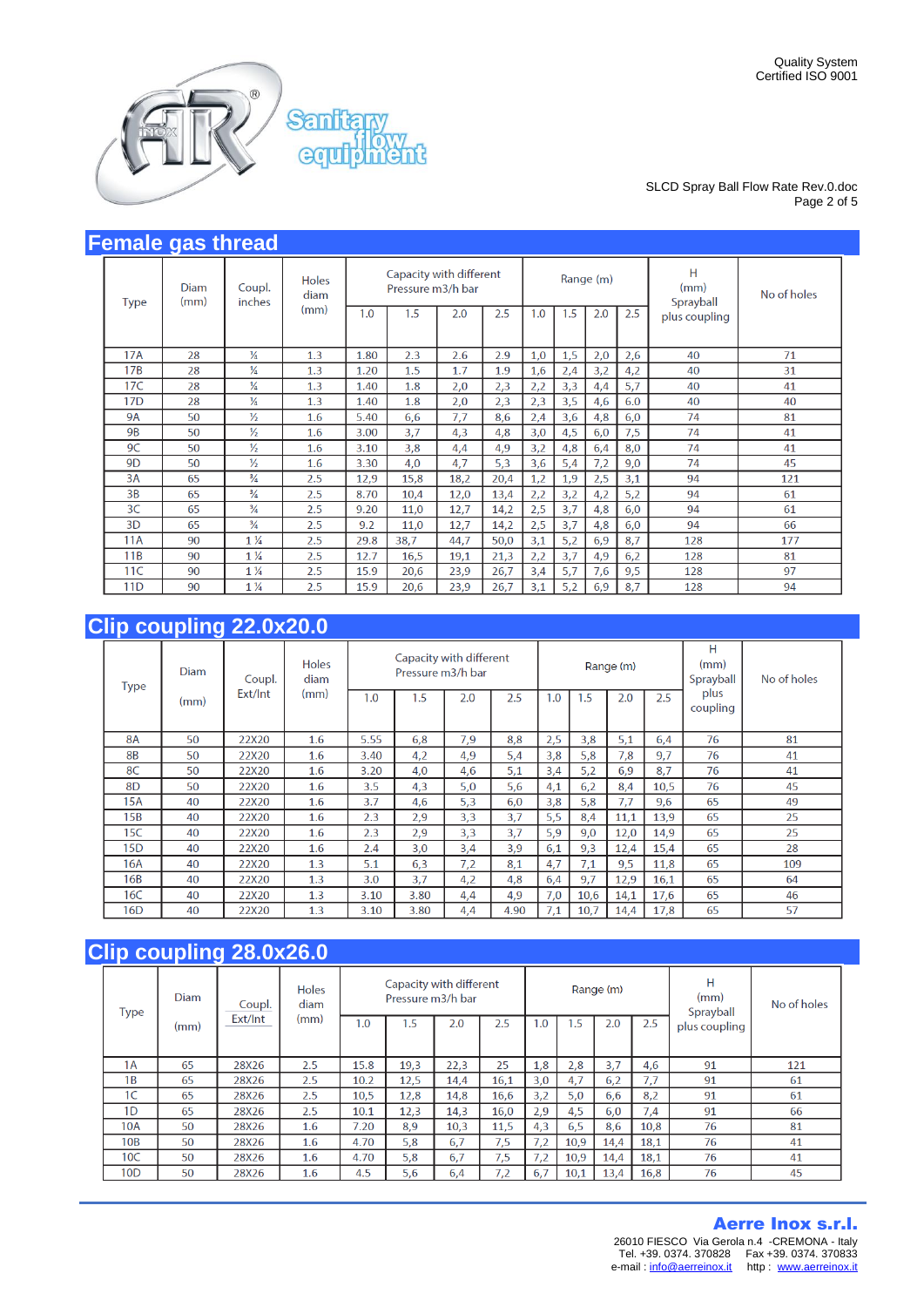

#### SLCD Spray Ball Flow Rate Rev.0.doc Page 3 of 5

|             |             | Clip coupling 40.5x38.5 |                  |      |                                              |      |      |     |           |     |      |                        |             |
|-------------|-------------|-------------------------|------------------|------|----------------------------------------------|------|------|-----|-----------|-----|------|------------------------|-------------|
| <b>Type</b> | <b>Diam</b> | Coupl.                  | Holes<br>diam    |      | Capacity with different<br>Pressure m3/h bar |      |      |     | Range (m) |     |      | Н<br>(mm)<br>Sprayball | No of holes |
|             | (mm)        | Ext/Int                 | (mm)             | 1.0  | 1.5                                          | 2.0  | 2.5  | 1.0 | 1.5       | 2.0 | 2.5  | plus coupling          |             |
| 2A          | 65          | 40.5x38.5               | 2.5              | 18.8 | 22.4                                         | 25,8 | 28,9 | 2,8 | 4,6       | 6,1 | 7,6  | 94                     | 109         |
| 2B          | 65          | 40.5x38.5               | 2.5              | 8.4  | 10,0                                         | 11.5 | 12.9 | 2,0 | 3,3       | 4,4 | 5,4  | 94                     | 49          |
| 2C          | 65          | 40.5x38.5               | 2.5              | 11.2 | 13,3                                         | 15,4 | 17.2 | 3,7 | 6,1       | 8,1 | 10,0 | 94                     | 61          |
| 2D          | 65          | 40.5x38.5               | 2.5              | 10.2 | 12,2                                         | 14,0 | 15,7 | 3,0 | 4,9       | 6,5 | 8,1  | 94                     | 59          |
| 4A          | 50          | 40.5x38.5               | $1.6\phantom{0}$ | 6.6  | 8,0                                          | 9,3  | 10,4 | 1,9 | 2,9       | 3,9 | 4,8  | 78                     | 61          |
| 4B          | 50          | 40.5x38.5               | 1.6              | 4.0  | 4,8                                          | 5,6  | 6,3  | 2,8 | 4,3       | 5,7 | 7,1  | 78                     | 21          |
| AC          | 50          | 40.5x38.5               | 1.6              | 3.7  | 4,5                                          | 5,2  | 5,8  | 2,3 | 3,5       | 4,7 | 5,8  | 78                     | 41          |
| 4D          | 50          | 40.5x38.5               | 1.6              | 3.9  | 4,7                                          | 5,5  | 6,1  | 2.6 | 4,0       | 5,3 | 6,6  | 78                     | 34          |

### **Clip coupling 42.4x1.6**

| <b>Type</b>    | <b>Diam</b> | Coupl.   | <b>Holes</b><br>diam |      | Capacity with different<br>Pressure m3/h bar |      |      |     | Range (m) |      |      | н<br>(mm)<br>Sprayball | No of holes |
|----------------|-------------|----------|----------------------|------|----------------------------------------------|------|------|-----|-----------|------|------|------------------------|-------------|
|                | (mm)        | Ext/Int  | (mm)                 | 0.1  | כ. ו                                         | 2.0  | 2.5  | 1.0 | .5        | 2.0  | 2.5  | plus coupling          |             |
| <b>5A</b>      | 65          | 42.4x1.6 | 2.5                  | 10,5 | 12,9                                         | 14,9 | 16,7 | 6   | 9,1       | 12.1 | 15,2 | 92                     | 109         |
| <b>5B</b>      | 65          | 42.4x1.6 | 2.5                  | 5,2  | 6,4                                          | 7.4  | 8,3  | 2,0 | 3,3       | 4.4  | 5,4  | 92                     | 48          |
| 5C             | 65          | 42.4x1.6 | 2.5                  | 8,1  | 10,0                                         | 11,5 | 12,9 | 7,4 | 11,2      | 14,9 | 18.7 | 92                     | 61          |
| 5 <sub>D</sub> | 65          | 42.4x1.6 | 2.5                  | 7,7  | 9,5                                          | 10,9 | 12,2 | 6,9 | 10,5      | 13,9 | 17,5 | 92                     | 59          |

|                | Clip coupling 32.0x30.0 |         |                      |      |                                              |      |      |     |           |     |     |                        |             |
|----------------|-------------------------|---------|----------------------|------|----------------------------------------------|------|------|-----|-----------|-----|-----|------------------------|-------------|
| <b>Type</b>    | <b>Diam</b>             | Coupl.  | <b>Holes</b><br>diam |      | Capacity with different<br>Pressure m3/h bar |      |      |     | Range (m) |     |     | н<br>(mm)<br>Sprayball | No of holes |
|                | (mm)                    | Ext/Int | (mm)                 | 1.0  | ۱.5                                          | 2.0  | 2.5  | 1.0 | 1.5       | 2.0 | 2.5 | plus coupling          |             |
| 6A             | 65                      | 32x30   | 2.5                  | 18,0 | 22,3                                         | 25,8 | 28,9 | 2,4 | 3,7       | 5,0 | 6,2 | 91                     | 121         |
| 6B             | 65                      | 32x30   | 2.5                  | 9.30 | 11,5                                         | 13,3 | 14,9 | 2.5 | 3,9       | 5,2 | 6,5 | 91                     | 61          |
| 6C             | 65                      | 32x30   | 2.5                  | 10.5 | 13,0                                         | 15,1 | 16,9 | 3,2 | 4,9       | 6.7 | 8.3 | 91                     | 61          |
| 6 <sub>D</sub> | 65                      | 32x30   | 2.5                  | 10.1 | 12,5                                         | 14,5 | 16,2 | 3,0 | 4,6       | 6,3 | 7,8 | 91                     | 66          |

# **Clip coupling 38.0x36.0**

| <b>Type</b>    | <b>Diam</b> | Coupl.  | <b>Holes</b><br>diam |      | Capacity with different<br>Pressure m3/h bar |      |      |     | Range (m) |      |      | н<br>(mm)                  | No of holes |
|----------------|-------------|---------|----------------------|------|----------------------------------------------|------|------|-----|-----------|------|------|----------------------------|-------------|
|                | (mm)        | Ext/Int | (mm)                 | 1.0  | $.5\,$                                       | 2.0  | 2.5  | 1.0 | .5        | 2.0  | 2.5  | Sprayball<br>plus coupling |             |
| 7A             | 65          | 38X36   | 2.5                  | 18.3 | 22,4                                         | 25,8 | 28.9 | 3,0 | 4,6       | 6,1  | 7,6  | 94                         | 109         |
| 7B             | 65          | 38X36   | 2.5                  | 8.1  | 9.9                                          | 11.4 | 12.8 | 2,4 | 3.7       | 4.9  | 6.1  | 94                         | 49          |
| 7C             | 65          | 38X36   | 2.5                  | 11.6 | 14,2                                         | 16.4 | 18.3 | 4,9 | 7.5       | 10.0 | 12.4 | 94                         | 61          |
| 7 <sub>D</sub> | 65          | 38X36   | 2.5                  | 10.4 | 12,7                                         | 14,7 | 16,4 | 3,9 | 6,0       | 7,9  | 9,9  | 94                         | 59          |
| 12A            | 90          | 38X36   | 2.5                  | 24.2 | 27,4                                         | 31,6 | 35,3 | 2,0 | 2,6       | 3,5  | 4,3  | 120                        | 199         |
| 12B            | 90          | 38X36   | 2.5                  | 13.4 | 15,2                                         | 17,5 | 19,5 | 2,4 | 3,1       | 4,2  | 5,2  | 120                        | 91          |
| 12C            | 90          | 38X36   | 2.5                  | 15.9 | 18,0                                         | 20,8 | 23,2 | 3,4 | 4,4       | 6,0  | 7,3  | 120                        | 109         |
| 12D            | 90          | 38X36   | 2.5                  | 14.2 | 16,1                                         | 18,5 | 20,7 | 2,8 | 3,6       | 4,9  | 6,0  | 120                        | 94          |

e-mail : info@aerreinox.it http : www.aerreinox.it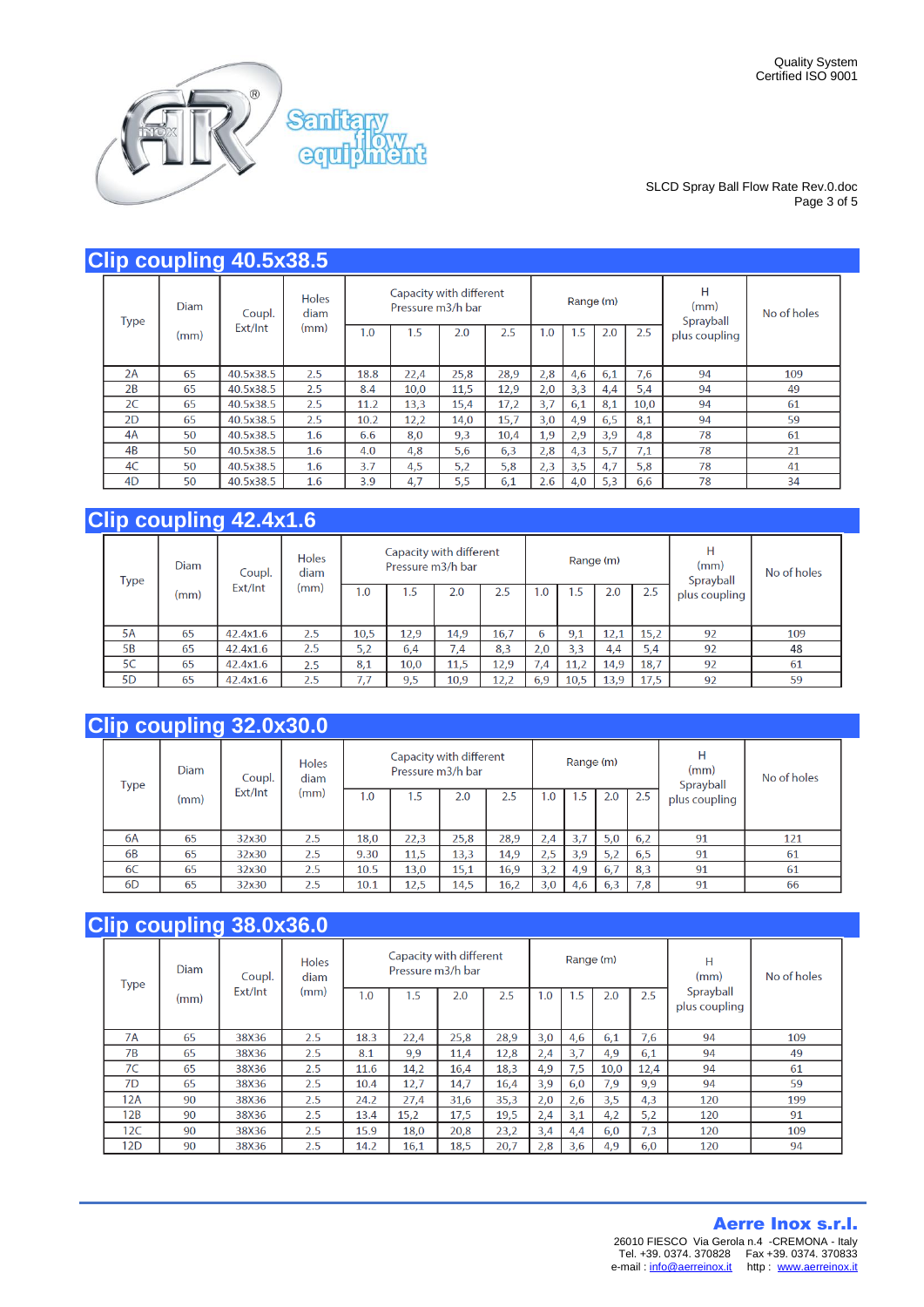

#### SLCD Spray Ball Flow Rate Rev.0.doc Page 4 of 5

|             |             | Clip coupling 60.3X52.8 |                |      |                                              |      |      |     |           |     |     |                        |             |
|-------------|-------------|-------------------------|----------------|------|----------------------------------------------|------|------|-----|-----------|-----|-----|------------------------|-------------|
| <b>Type</b> | <b>Diam</b> | Coupl.                  | Holes<br>diam  |      | Capacity with different<br>Pressure m3/h bar |      |      |     | Range (m) |     |     | н<br>(mm)<br>Sprayball | No of holes |
|             | (mm)        | Ext/Int                 | (mm)           | 1.0  | 1.5                                          | 2.0  | 2.5  | 1.0 | 1.5       | 2.0 | 2.5 | plus coupling          |             |
| 14A         | 120         | 60.3X52.8               |                | 19.0 | 22,3                                         | 25.8 | 28,9 | 2.0 | 3.1       | 4.1 | 5.1 | 150                    | 208         |
| 14B         | 120         | 60.3X52.8               | $\overline{2}$ | 10.2 | 12,0                                         | 13,9 | 15,5 | 2.3 | 3,6       | 4.  | 5.9 | 150                    | 109         |
| 14C         | 120         | 60.3X52.8               | 2              | 8.90 | 10.4                                         | 12,1 | 13,5 | 1,7 | 2,6       | 3,5 | 4,3 | 150                    | 100         |
| 14D         | 120         | 60.3X52.8               | h              | 10.0 | 11,7                                         | 13,6 | 15,2 | 2,2 | 3,4       | 4.5 | 5,6 | 150                    | 111         |

### **Clip coupling 28.0x26.0 – Type "J"**

| <b>Type</b>    | <b>Diam</b> | Coupl.  | Holes<br>diam |     | Capacity with different<br>Pressure m3/h bar |      |      |     |      | Range (m) |      | н<br>(mm)<br>Sprayball | No of holes |
|----------------|-------------|---------|---------------|-----|----------------------------------------------|------|------|-----|------|-----------|------|------------------------|-------------|
|                | (mm)        | Ext/Int | (mm)          | 1.0 | 1.5                                          | 2.0  | 2.5  | 1.0 | כ. ו | 2.0       | 2.5  | plus couplir           |             |
| 1AJ            | 65          | 28X26   | 1,6           | 8,8 | 10,7                                         | 12,4 | 13,9 | 3,4 | 5.1  | 6.8       | 2,5  | 91                     | 121         |
| 1BJ            | 65          | 28X26   | 1,6           | 5,3 | 6,4                                          | 7,5  | 8,4  | 4,9 | 7.4  | 9.8       | 12,3 | 91                     | 61          |
| 1 <sup>C</sup> | 65          | 28X26   | 1,6           | 5,5 | 6,7                                          | 7,8  | 8,7  | 5,3 | 8,0  | 10.6      | 13,3 | 91                     | 61          |
| 1DJ            | 65          | 28X26   | 1,6           | 5,3 | 6,4                                          | 7,5  | 8,4  | 5,0 | 7.5  | 10.0      | 12,5 | 91                     | 66          |

### **Clip coupling 40.5x38.5 – Type "J"**

| <b>Type</b> | <b>Diam</b> | Coupl.    | <b>Holes</b><br>diam | .    | Capacity with different<br>Pressure m3/h bar |      |      |     |      | Range (m) |      | н<br>(mm)<br>Sprayball | No of holes |
|-------------|-------------|-----------|----------------------|------|----------------------------------------------|------|------|-----|------|-----------|------|------------------------|-------------|
|             | (mm)        | Ext/Int   | (mm)                 | 1.0  | 5.،                                          | 2.0  | 2.5  | 1.0 | د. ا | 2.0       | 2.5  | plus coupling          |             |
| 2AJ         | 65          | 40.5x38.5 | 1,6                  | 10,5 | 12,9                                         | 14,9 | 16,7 | 6   | 9,1  | 12,1      | 15,2 | 94                     | 109         |
| 2BJ         | 65          | 40.5x38.5 | 1,6                  | 5,2  | 6,4                                          | 7.4  | 8,3  | 2,0 | 3,3  | 4.4       | 5.4  | 94                     | 49          |
| 2C          | 65          | 40.5x38.5 | 1,6                  | 8,1  | 10,0                                         | 11,5 | 12,9 | 7,4 | 11,2 | 14,9      | 18,7 | 94                     | 61          |
| 2DJ         | 65          | 40.5x38.5 | 1.6                  |      | 9,5                                          | 10.9 | 12,2 | 6.9 | 10.5 | 13.9      | 17.5 | 94                     | 59          |

# **Female gas thread – Type "J"**

| Type            | Diam | Coupl.<br>poll | <b>Holes</b><br>diam |     | Capacity with different<br>Pressure m3/h bar |      |      |     | Range (m) |     |     | (mm)<br>Sprayball | No of holes |
|-----------------|------|----------------|----------------------|-----|----------------------------------------------|------|------|-----|-----------|-----|-----|-------------------|-------------|
|                 | (mm) |                | (mm)                 | 1.0 | ל. ו                                         | 2.0  | 2.5  | 1.0 | .5        | 2.0 | 2.5 | plus coupling     |             |
| 3AJ             | 65   | $\frac{3}{4}$  | 1,6                  | 8,4 | 10,3                                         | 11,9 | 13,4 | 3,2 | 4,7       | 6,3 | 7,9 | 94                | 121         |
| 3BJ             | 65   | $\frac{3}{4}$  | 1,6                  | 4,1 | 5,0                                          | 5,8  | 6,5  | 3,0 | 4,4       | 5,9 | 7,4 | 94                | 61          |
| 3 <sub>CI</sub> | 65   | $\frac{3}{4}$  | 1,6                  | 4,4 | 5,4                                          | 6,2  | 7,0  | 3,4 | 5,0       | 6,7 | 8,4 | 94                | 61          |
| 3DJ             | 65   | $\frac{3}{4}$  | 1,6                  | 4,4 | 5,4                                          | 6,2  | 7,0  | 3,3 | 4,8       | 6,5 | 8,1 | 94                | 66          |